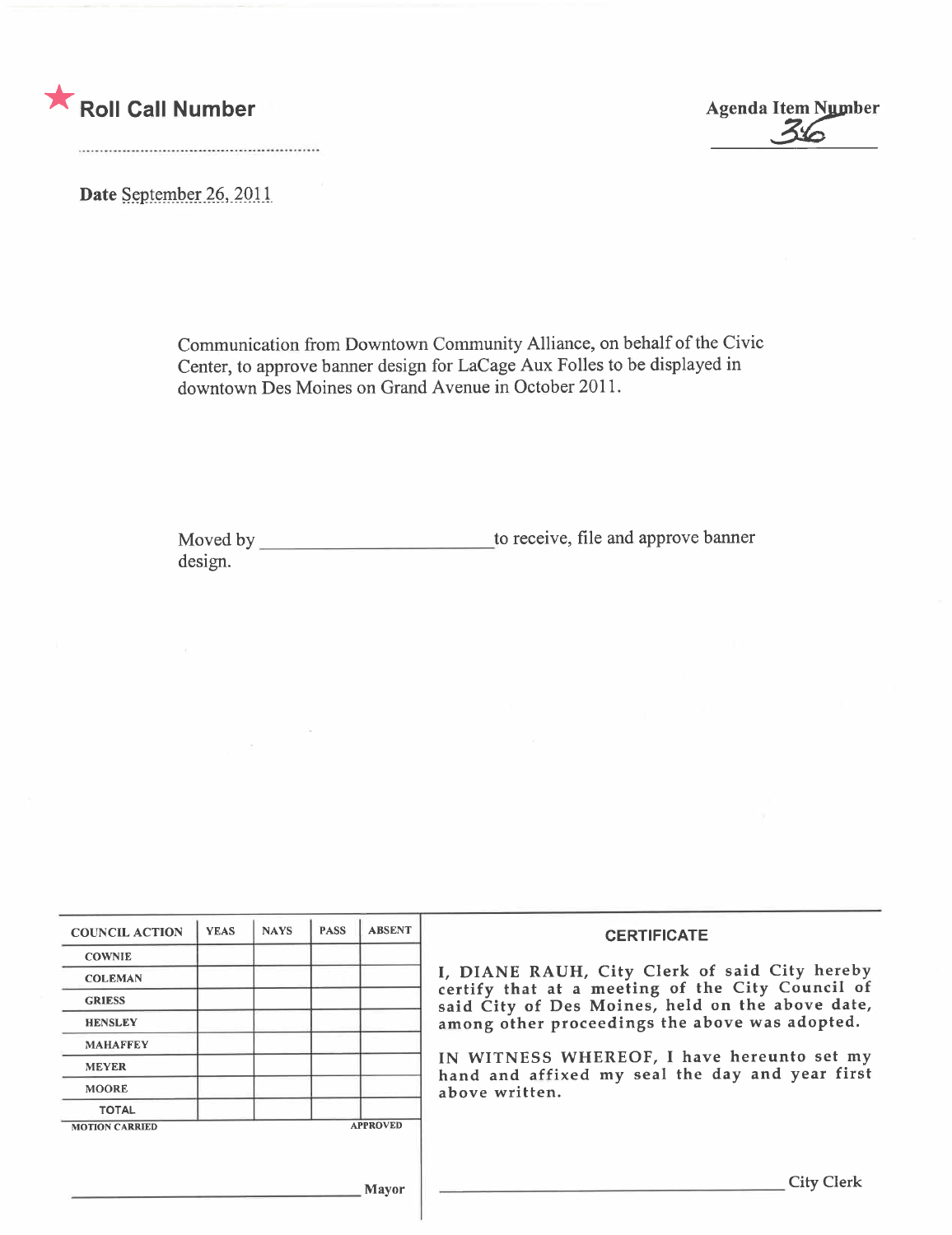

September 6, 2011

The Honorable Members of the City Council City of Des Moines 400 Robert D. Ray Drive Des Moines, Iowa 50309

Dear Honorable Members of the City Council:

On behalf of the Civic Center, I am submitting the attached banner designs for your approvaL. If the designs are approved, the Downtown Conununity Alliance will facilitate the display the banners on 10 poles in downtown Des Moines. These banners will be displayed on Grand Avenue in October 2011.

Thank you for your positive consideration.

Sincerely,

Carmelles Heckard

Carmella Heckard Downtown Community Alliance

Enclosure: Banner designs